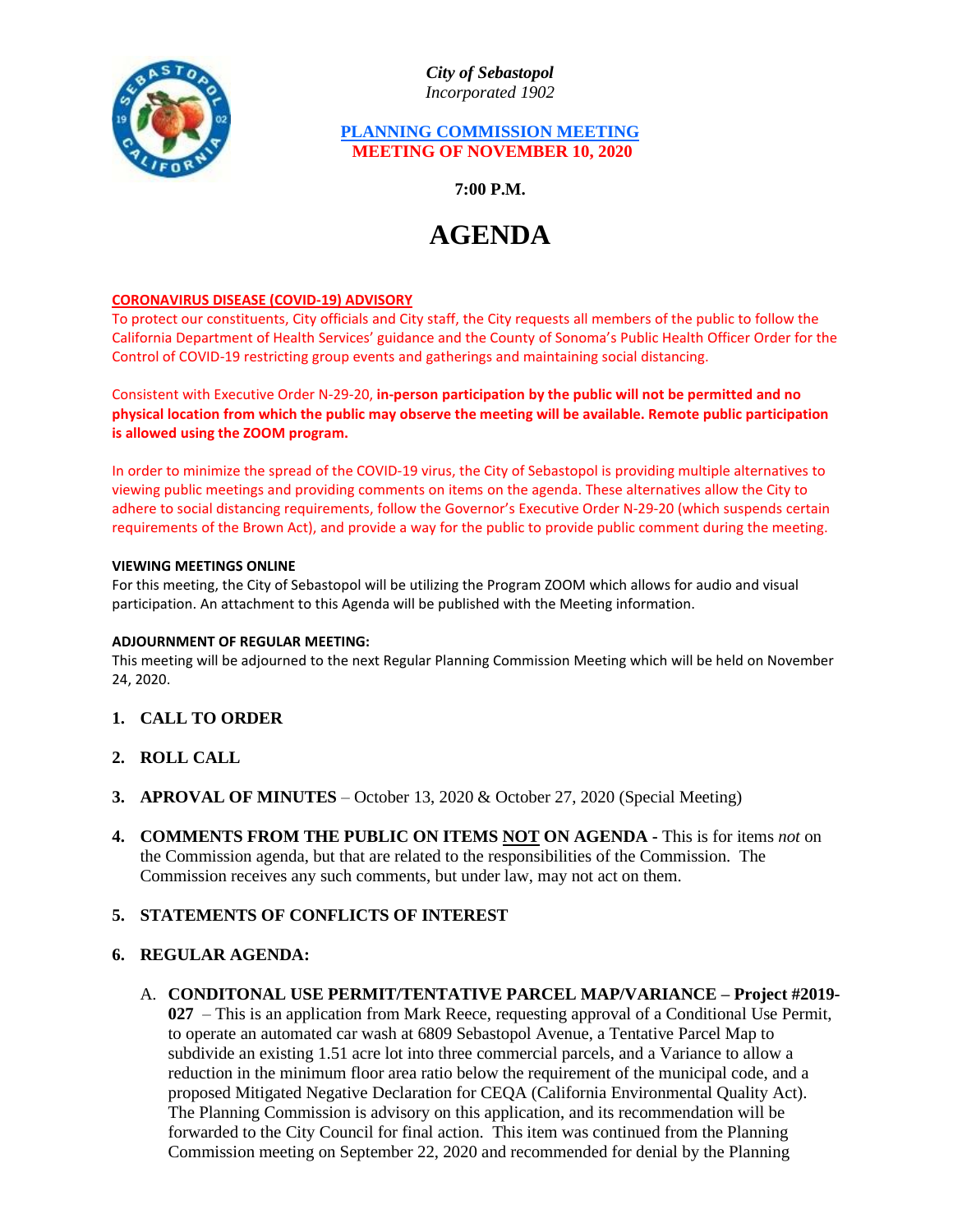Commission on October 13, 2020. Staff has prepared a resolution recommending denial for Commission to review and approve.

# **7. DISCUSSION:**

**A. IVES PARK IMPROVEMENTS/MAINTENANCE DISCUSSION** – This item is a continued discussion item from the special Planning Commission meeting on October 27, 2020 which began at 6 p.m.

## **8. PLANNING DIRECTOR'S REPORT**

**9. ADJOURNMENT:** This meeting will be adjourned to the next regular meeting of the Commission, to be held on November 24, 2020, at 7:00 p.m.

## **PUBLIC HEARINGS AND PUBLIC COMMENT ON ITEMS**

The City of Sebastopol wishes to foster a constructive, respectful, and open process through its meeting procedures. Members of the public have the right to speak on all public hearings under discussion by the Planning Commission including consent calendar items, after being properly recognized by the Chairperson. The Commission requests that members of the public refrain from expressions of approval or disapproval (clapping, booing, hissing) of statements of other participants, which discourages the expression of a range of viewpoints, as well as lengthening meetings. The following is the hearing process:

- 1. The Chairperson opens public hearing.
- 2. Presentation of Staff Report from the Planning Department.
- 3. Commission Questions of Staff.
- 4. Presentation by the Project Applicant, Questions of Applicant from Commissioners. Applicant presentations should generally be limited to approximately 10 minutes or less.
- 5. Comments from members of the public. Comments should be limited to 3 minutes or less. **Please see Attachment for public meetings to this agenda for how to do public comment during the Covid 19 emergency.**
- 6. The Chairperson may request that the applicant or staff respond to specific issues raised in the public comments.
- 7. The Chairperson closes the public hearing, but reserves the right to re-open the public hearing later that evening.
- 8. The Planning Commission deliberates on the project. Commissioners discuss the project; applicant or public comment is not permissible unless allowed by the Commission.
- 9. The Chairperson may re-open the public hearing to give the public or applicant the right to comment on the Planning Commission deliberation or bring forth new information to the Commission.
- 10.The Planning Commission takes action on the project by making one or more motions to approve, condition, deny, or continue (schedule further consideration for a future meeting) the matter.
- 11.Appeals may be filed of official actions upon filing of an appeal form and payment of the applicable appeal fee. Such appeals, including the appeal fee, must be filed within 7 days of the action. Appeals will be heard by the City Council.

**STAFF REPORTS ON AGENDIZED ITEMS** are available for review on the City's website: <https://www.ci.sebastopol.ca.us/Meeting-Event.aspx> Reports are generally issued and posted by 6 p.m. on the Thursday before the meeting. Interested persons are encouraged to review these reports, which evaluate proposals relative to adopted laws and policies.

**LETTERS OR WRITTEN MATERIALS** regarding agenda items may be submitted to the Planning Department prior to or at the Commission meeting; written materials submitted at least six days in advance of the meeting will be included in the Commission's meeting packet. The Commission requests that if possible, written materials be submitted to the Planning Department in time for the meeting packet which also allows them to be posted on the City web site. The public is advised that pursuant to State law, written submittals to the City are public records, will be made available for public review, and may be